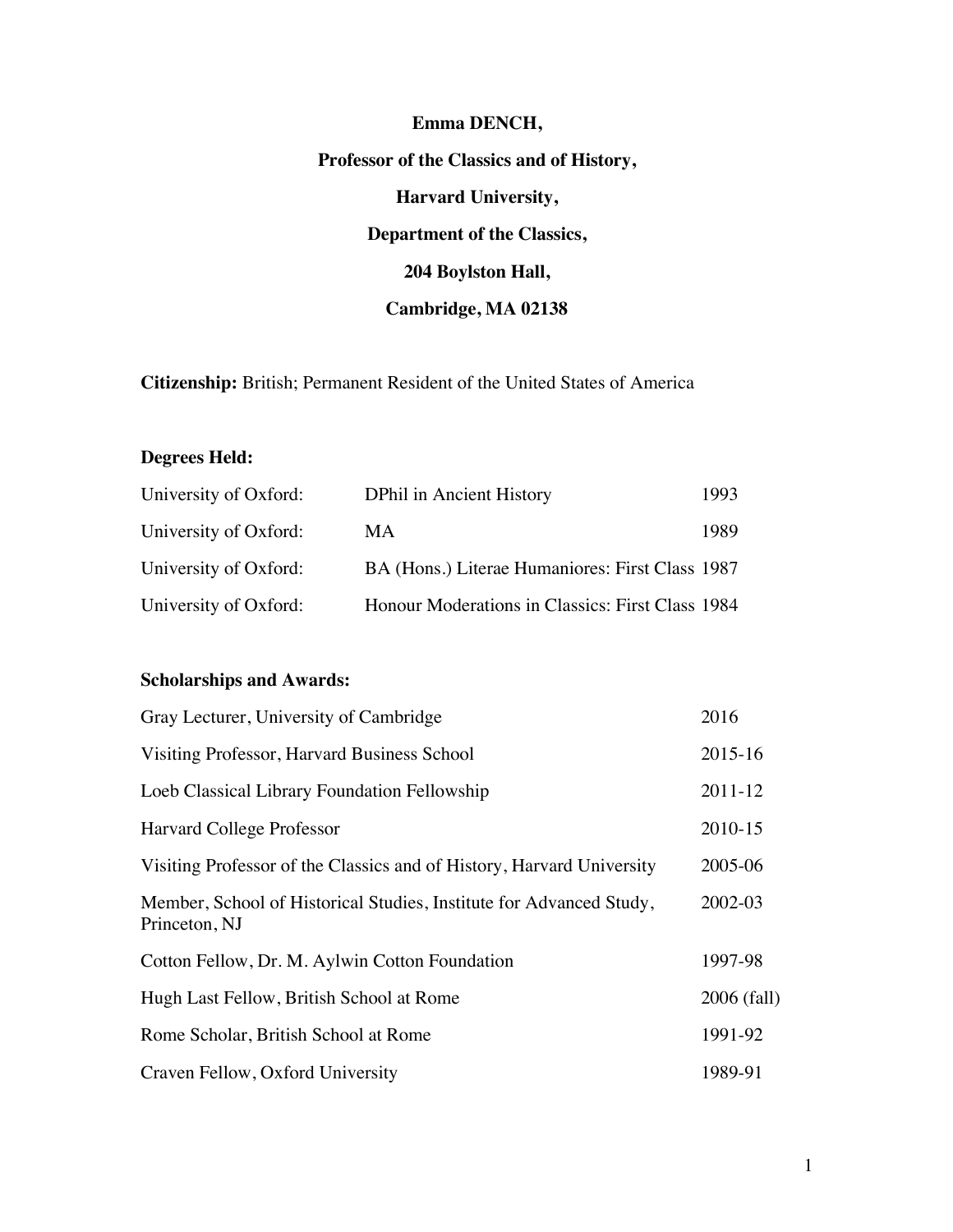| Graduate Scholar, St. Hugh's College, Oxford  | 1989-91            |
|-----------------------------------------------|--------------------|
| Undergraduate Scholar, Wadham College, Oxford | $1982 - 5$ ; '86-7 |

## **Academic Positions Held:**

| Professor of the Classics and of History, Harvard University          | 1 Jan. '07-date |  |  |
|-----------------------------------------------------------------------|-----------------|--|--|
| Stipendiary Research Professor of Ancient History, Birkbeck College,  |                 |  |  |
| University of London                                                  | Jan.'07-Dec.'09 |  |  |
| Professor of Ancient History, Birkbeck College, London                | 2005-06         |  |  |
| Reader in Ancient History, Birkbeck College, London                   | 2004-05         |  |  |
| Senior Lecturer in Ancient History, Birkbeck College, London          | 1998-2004       |  |  |
| Lecturer in Ancient History, Birkbeck College, London                 | 1992-98         |  |  |
| Internship in Classics, Hobart and William Smith Colleges, Geneva, NY |                 |  |  |
|                                                                       | 1987-8          |  |  |

## **Publications:**

#### **Books (single-authored monographs)**

*Romulus' Asylum: Roman Identities from the Age of Alexander to the Age of Hadrian* (Oxford, Oxford University Press, June 2005). Pp. i-x + 1-441.

*From Barbarians to New Men: Greek, Roman, and Modern Perceptions of Peoples from the Central Apennines* (Oxford, Clarendon Press, 1995). Pp. i-xiii+1-255.

In preparation:

*Imperialism and Culture in the Roman World* (Cambridge, Cambridge University Press; expected submission date: July 2016)

## **Articles**

'The scope of ancient ethnography'. In E. Almagor and J. Skinner (eds.), Ancient Ethnography: New Approaches (2013)

'Ten articles for the *Virgil Encyclopedia* (Blackwell, Oxford), on topics ranging from 'Aborigines' to 'Imperialism' (100-2000 words) (2013)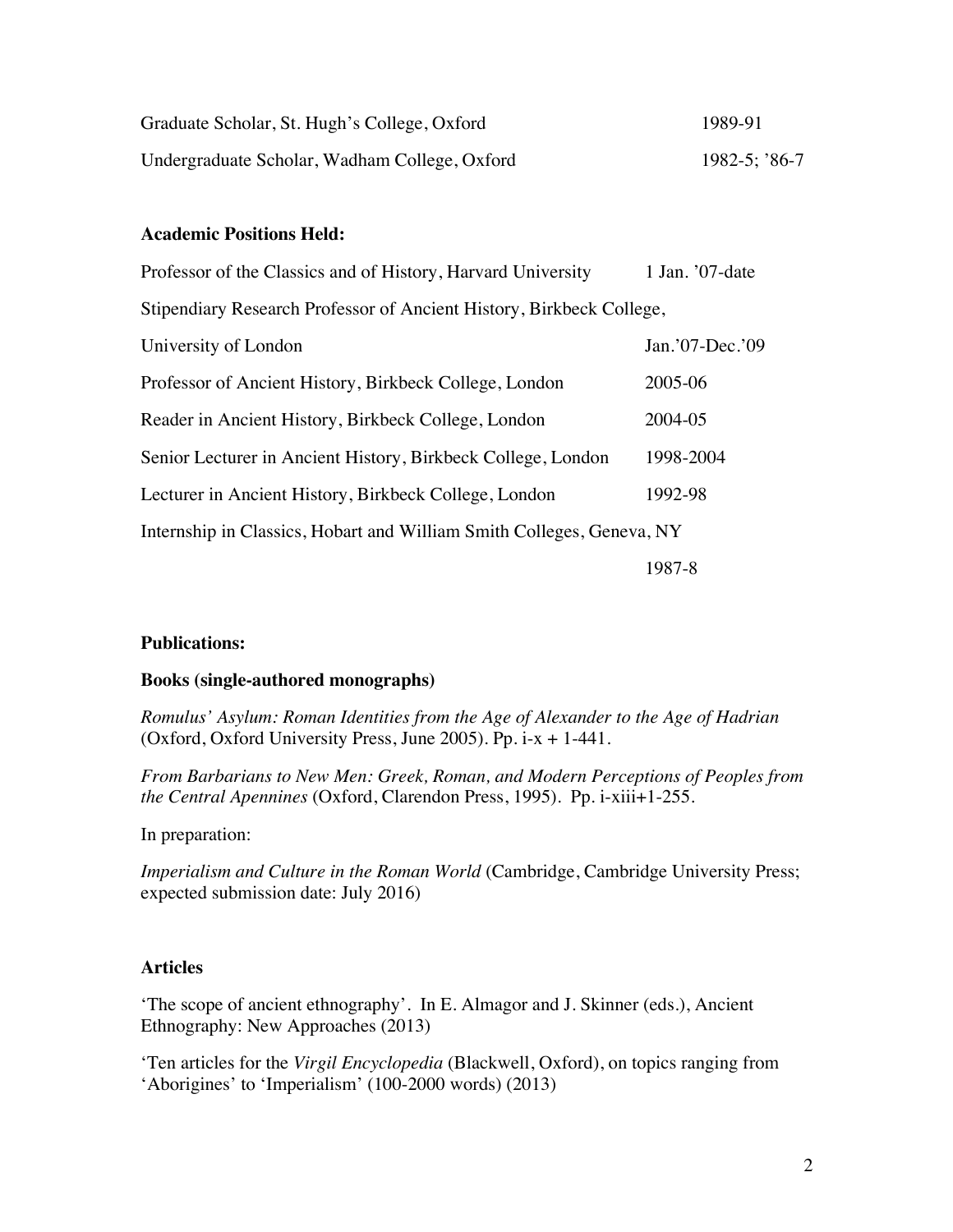Cicero and Roman Identity'. In C. Steel (ed.), *The Cambridge Companion to Cicero* (Cambridge, Cambridge University Press, 2013)

'Roman imperial pasts'. In S. Benoist, A. Daguet-Gagey, C. Hoët-van Cauwenberghe (eds.), *Figures d'empire, fragments de mémoire: pouvoirs et identités dans le monde romain imperial (IIe s. av. n. è. – VI s. de n. è.)* (2011), 487-502.

'Identity'. In A. Barchiesi and W. Scheidel (eds.), *The Oxford Handbook of Roman Studies* (Oxford, Oxford University Press, 2010), 266-280.

'The Roman historians and twentieth-century approaches to Roman history'. In A. Feldherr (ed.), *The Cambridge Companion to the Roman Historians* (Cambridge, 2009), 394-406.

'People without history: Roman historiography and the Italic past'. In M. Osanna (ed.), Verso la città. Forme insediative in Lucania e nel mondo italico fra IV e III sec. a.C. (Venosa, 2009), 25-28.

'Ethnography and History'. In J. Marincola (ed.), *A Companion to Greek and Roman Historiography* (Oxford, 2007), 493-503

Fifteen articles for the *Cambridge Dictionary of Classical Civilization*, the subjects of which range from 'ethnicity and race' to 'Battle of Marathon' and 'eunuchs' (Cambridge, 2006)

'Samnites in English: the legacy of E.Togo Salmon in the English-speaking world'. In H. Jones (ed.), *Samnium. Settlement and Cultural Change. The Proceedings of the third E. Togo Salmon conference on Roman studies*. (*Archaeologia Transatlantica* 22, 2004), 7- 22.

'Domination'. In G. Woolf (ed.), *Cambridge Illustrated History of the Roman World* (Cambridge, Cambridge University Press, 2003), 108-137.

'Beyond Greeks and Barbarians: Italy and Sicily in the Hellenistic Age'. In A. Erskine (ed.), *A Companion to the Hellenistic World* (Oxford, Blackwell Publishing, 2003), 294- 310.

'Austerity, Excess, Success and Failure in Hellenistic and early Imperial Italy'. In M. Wyke (ed.), Parchments of Gender: Deciphering the Bodies of Antiquity (Oxford, Clarendon Press 1998), 121-56.

'Sacred Springs to the Social War: Myths of origins and questions of identity in the central Apennines'. In T. Cornell and K. Lomas (eds.), Gender and Ethnicity in Ancient Italy (London. Accordia Research Institute, 1997), 43-51.

'Images of Italian Austerity from Cato to Tacitus'. In M. Cébeillac-Gervasoni (ed.), Les Elites municipales de l'Italie péninsulaire des Gracques à Néron. (Naples and Rome, Centre Jean Bérard and Ecole française de Rome, 1996), 247-54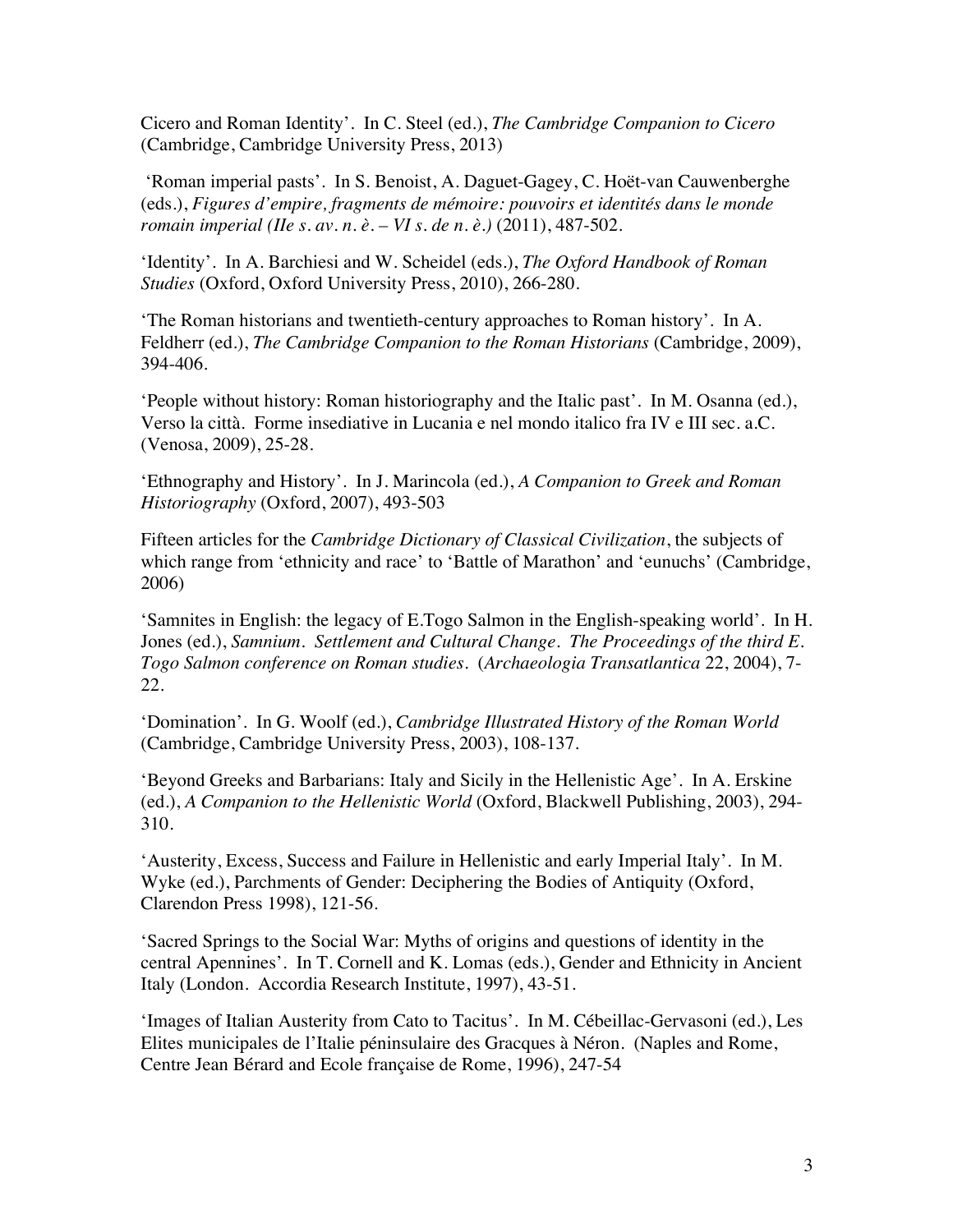'The archaeology of central and southern Roman Italy: recent trends and approaches', Journal of Roman Studies 86, 1996, 170-89 (with E. Curti and J.R. Patterson)

'Europa e gli studi sul Sannio'. In Safinim: i Sanniti: vicende, ricerche, contributi (Isernia, Cosmo Iannone, 1993), 81-83.

Forthcoming:

'Ethnicity and Culture and the Second Sophistic'. In W. Johnson and D. Richter (eds.), Oxford Companion to the Second Sophistic (submitted August 2013)

'Culture and Ethnic Identity in the Mediterranean World'. In C. Champion and A. Eckstein (eds.), *Landmark Edition of the Histories of Polybius* (submitted October 2011)

#### **Book Reviews and Review Articles:**

Dexter Hoyos (ed.), *A Companion to Roman Imperialism*. In *Sehepunkte* June 2014.

'The Bad Julias'. In *London Review of Books* vol. 35, no. 9, 9 May 2013: 31-2 [essay on Roman childhood]

'Diplomatic appeals of kinship with the Romans'. In *Journal of Roman Archaeology* 24, 2011: 545-49 [essay on F. Battistoni, *Parenti dei Romani. Mito troiano e diplomazia*]

**'**Atimetus got me pregnant'. In *London Review of Books* vol. 33, no. 4: 17 February 2011: 27-8 [essay on Jerry Toner, *Popular Culture in Ancient Rome*.]

'When Rome Conquered Italy'. In *London Review of Books* vol. 23, no. 4: 25 February 2010: 25-6 [essay on A. Wallace-Hadrill, *Rome's Culture Revolution*.]

N. Rosenstein and R. Morstein-Marx (eds.), *Blackwell Companion to the Roman Republic*. In *New England Classical Journal* vol. 35, 2, May 2008: 148-151.

C. Hallett, *The Roman Nude*. In *Art Histor*y 29: 5, 2006, 926-31

J. Williams, *Beyond the Rubicon*. In *Ancient West and East* 51, 2006, 374-6

J. Hall, *Hellenicity: between Ethnicity and Culture*. In *The Classical Review* 55, 2005, 204-7.

H. Flower (ed.), *The Cambridge Companion to the Roman Republi*c and R. Morstein-Marx, *Mass Oratory and Political Power in the Late Roman Republic*. In: *The Times Literary Supplement*, December 24-31, 2004

R. MacMullen*, Romanization in the Time of Augustus*. In *The Classical Review* 53, 2003, 1, 163-4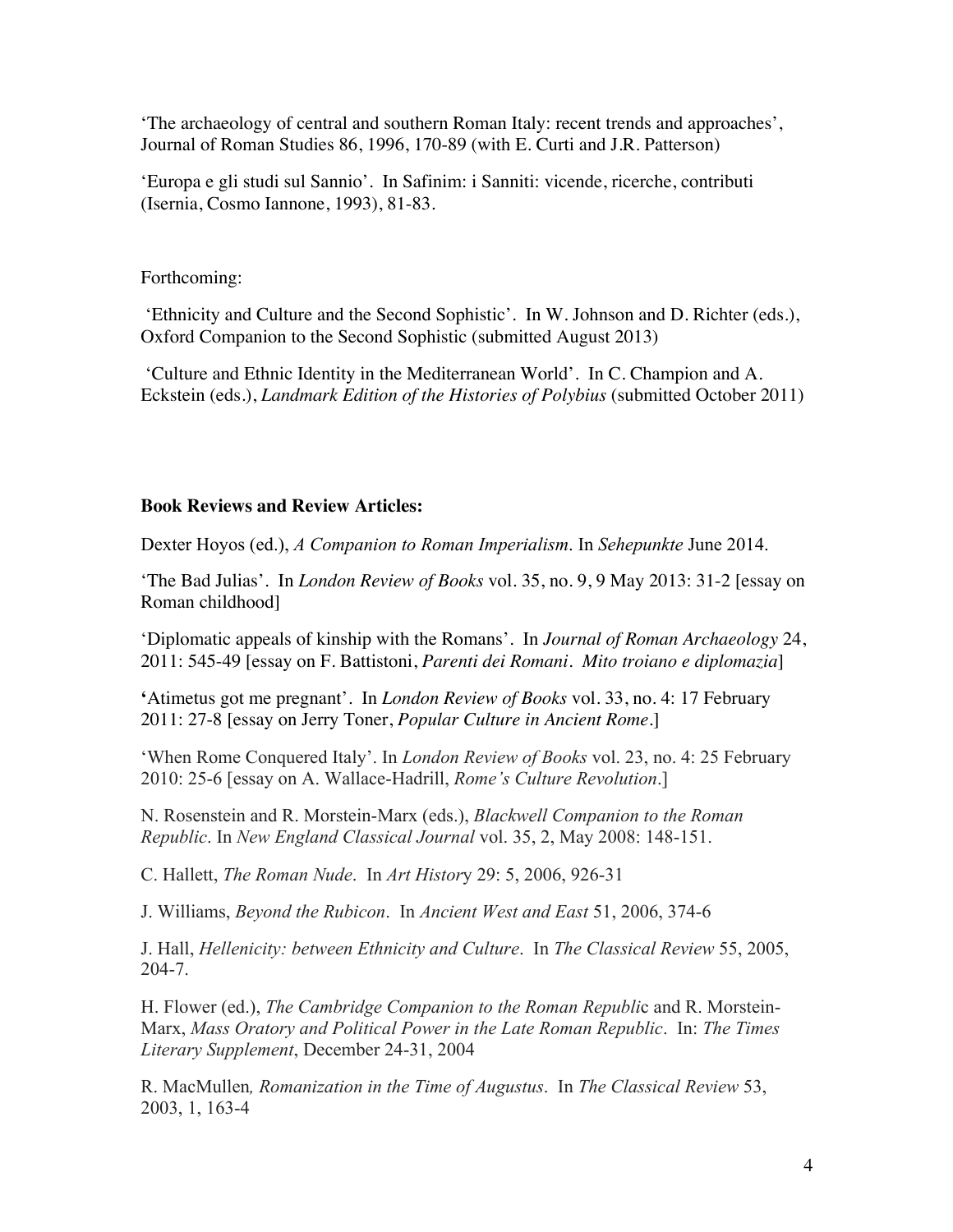S. Keay and N. Terrenato (eds.), *Italy and the West; Comparative Issues in Romanization*. In *The Journal of Roman Studies* 93, 2003, 327-9.

J. D. Chaplin, *Livy's Exemplary History*. In *The Classical Review* 52, 2002, 2, 300-02

I. Romeo*, Ingenuus Leo. L'immagine di Agrippa*. In *The Classical Review* 51, 2001, 2, 334-5

J.M. Hall, *Ethnic Identity in Greek Antiquity*. In *The Classical Review* 50, 2000, 1, 210- 11

J. Rabinowitz, *The Rotting Goddess. The origin of the witch in Classical Antiquity's demonization of fertility religion* and F. Graf, *Magic in the Ancient World*. In *The Classical Review* 49, 1999, 2, 398-9

B. Rawson and P. Weaver (eds.), *The Roman family in Italy: Status, sentiment, space*. In *History Today*, March 1, 1998.

R.A. Gurval, *Actium and Augustus. The politics and emotions of civil war*; In *The Classical Review* 48, 1998, 2, 398-9.

S.P. Oakley, *The Hill-Forts of the Samnites* and G. Schneider-Herrmann, *The Samnites of the Fourth Century BC* and G. Tagliamonte, *I Sanniti: Caudini, Irpini, Pentri, Carricini, Frentani*. In *American Journal of Archaeology* 102, 1998, 441-3.

G. Schneider-Herrmann, *The Samnites of the Fourth Century BC*. In *The Journal of Roman Studies* 88, 1998, 190.

T. J. Cornell, *The Beginnings of Rome. Italy and Rome from the bronze age to the Punic Wars*. In *The Journal of Roman Studies*. 87, 1997, 269-71.

C. Barton, *The Sorrows of the Ancient Romans: the gladiator and the monster*. In *Europa* 1, 2, 1994, 204-6.

E.S. Gruen, *Studies in Greek culture and Roman policy*. In *The Journal of Roman Studies* 81, 1991, 90-1.

#### **Forthcoming:**

T. S. Luke, *Ushering in a New Republic*. In *Classical Review* 66, 1, April 2016.

**Teaching (last 5 years; not including graduate fields, specials or guided reading, or undergraduate guided research semesters)** 

#### Fall 2015: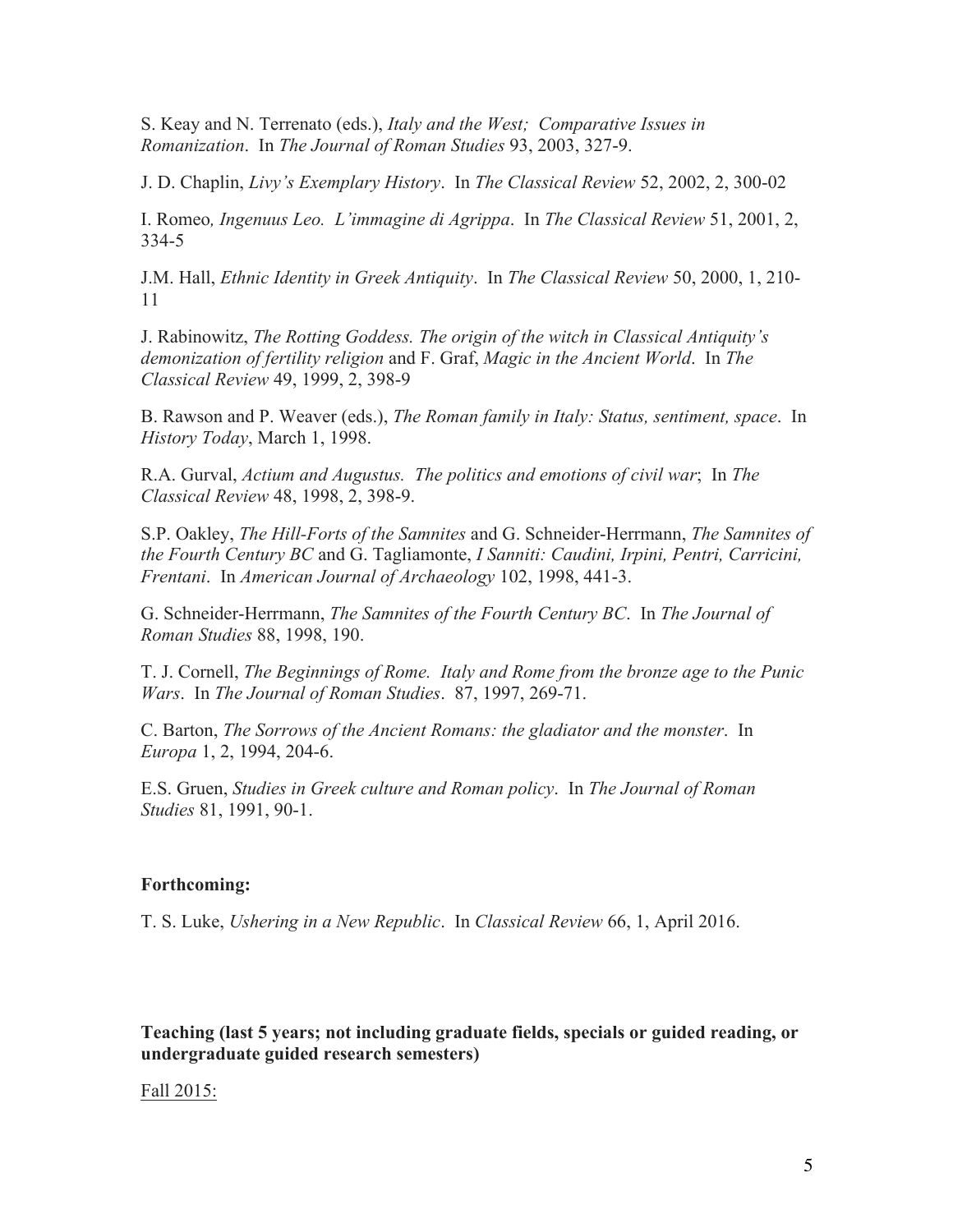All Roads Lead to Rome: leadership lessons from antiquity (with Frances Frei: MBA 2nd year elective course)

July 2015:

Rome and China (with Michael Puett: CHS summer school, Olympia, Greece)

Spring 2015:

Sicily (with Paul Kosmin: undergraduate seminar)

Humanities 10b: Humanities Colloquium (with Stephen Greenblatt, Luke Menand, Ned Hall, Katharina Piechocki)

Fall 2014:

The World of the Roman Empire (lecture course with Gen Ed credit)

July 2014:

Rome and China (with Michael Puett: CHS summer school, Olympia, Greece)

Spring 2014:

Sicily (with Paul Kosmin: graduate seminar)

Roman Imperialism (undergraduate seminar)

Fall 2013:

Athens, Rome and Us: questions of identity (Gen. Ed. 'Culture and Belief')

July 2013:

Rome and China (with Michael Puett: CHS summer school, Olympia, Greece)

Spring 2013:

Rome and China (with Michael Puett: Freshman Seminar)

Memories of the Roman Republic (Graduate Seminar)

Fall 2012:

The World of the Roman Empire (History Lecture Course/Gen Ed. Credit 'Societies of the World')

June 2012:

Rome and China (with Michael Puett: CHS summer school, Olympia, Greece)

June 2011: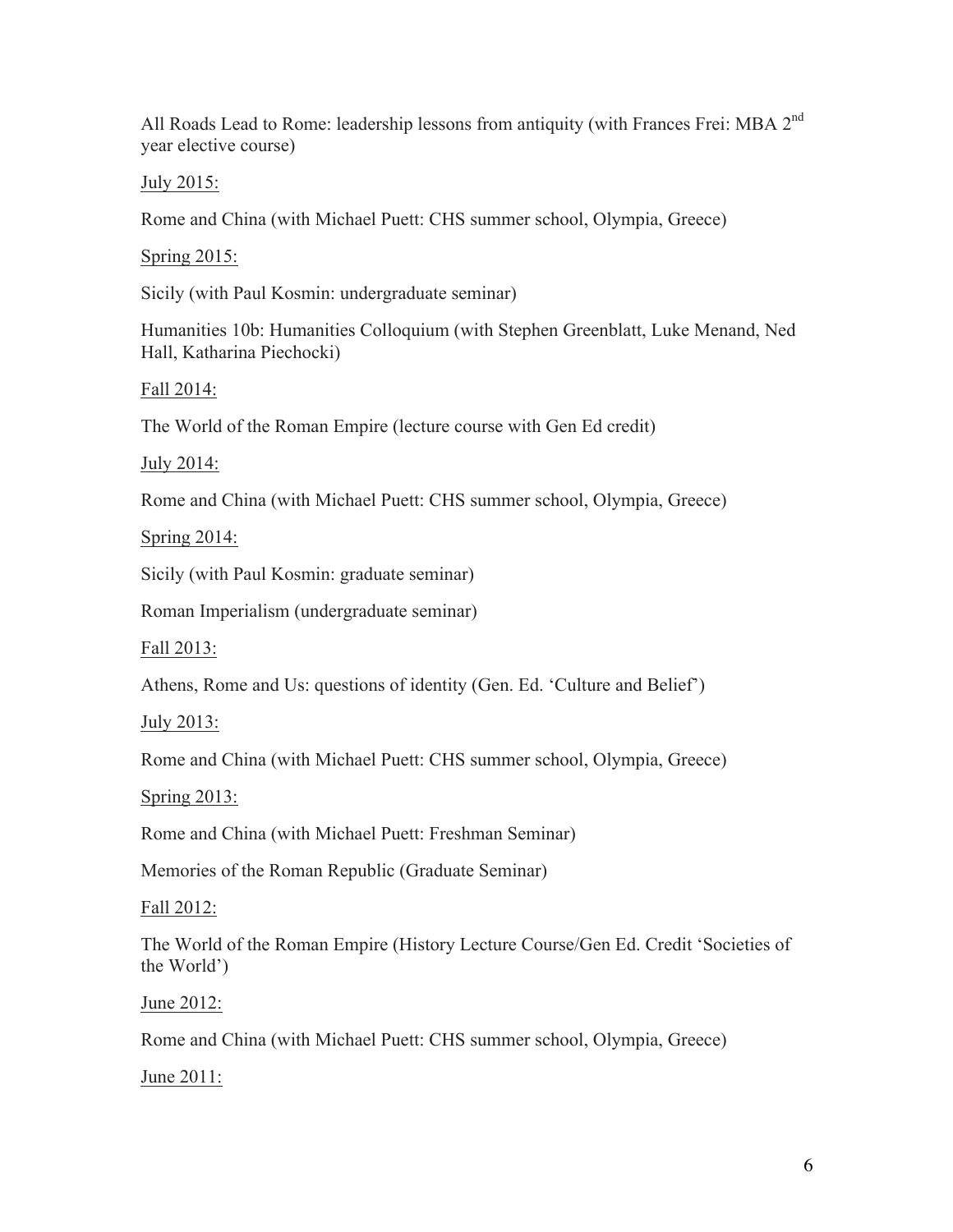Rome and China (with Michael Puett: CHS summer school, Olympia, Greece)

Spring 2011:

Rome and China (with Michael Puett; Graduate Seminar in General Education)

Roman Imperialism (History Research Seminar)

Fall 2010:

Identity in Classical Antiquity (History Lecture Course)

(1 course relief as Director of Graduate Studies in Classics)

# **Advising (undergraduate; only senior theses)**

2014-15: director of two senior theses (Emery Poor on the myth of Apicius; Zachary Fletcher on Petronius' *Satyricon*)

2013-14: director of three senior theses (Will Poff-Webster on Gangs in Roman politics [Hoopes Prize winner]; Nikhil Mulani (connectivity at Vindolanda); Laura Hogikyan (3 imperial monuments in ancient and modern contexts)

2012-13: director of one senior thesis (Jose Bengochea on Economic motivation in ancient empires)

2010-11: director of two senior theses (Kyle Ralston on towns and Roman Identity; Jordan Bryant on imperial Russian receptions of the Roman past, co-directed with Prof. Michael Flier)

2009-10: director of one senior thesis (Ken Moore on Roman Auxiliaries)

2008-09: director of two senior theses (Sergio Prado on the Athenian Empire; Indira Phukan on the Pyramid of C. Cestius: a biography)

2007-08: director of two senior theses (Anna Bonnell-Freidin on Valerius Maximus and *virtus* [Hoopes Prize winner] and Alyssa Connolly on the Bacchanalia)

## **Advising (graduate: directorshipsco-directorships only; graduated students only)**

Stephanie Frampton (co-director with G. Nagy) (Comp. Lit*;* materiality of writing in archaic/Republican Italy) [now Asst. Prof. at MIT]; Andrew Johnston (Classics; Memory, community and the construction of local pasts in Gaul and Spain) [now Asst. Prof. at Yale]; Duncan MacRae (Classics; towards a theology of Roman religion) [now Asst. Prof. at Cincinnati]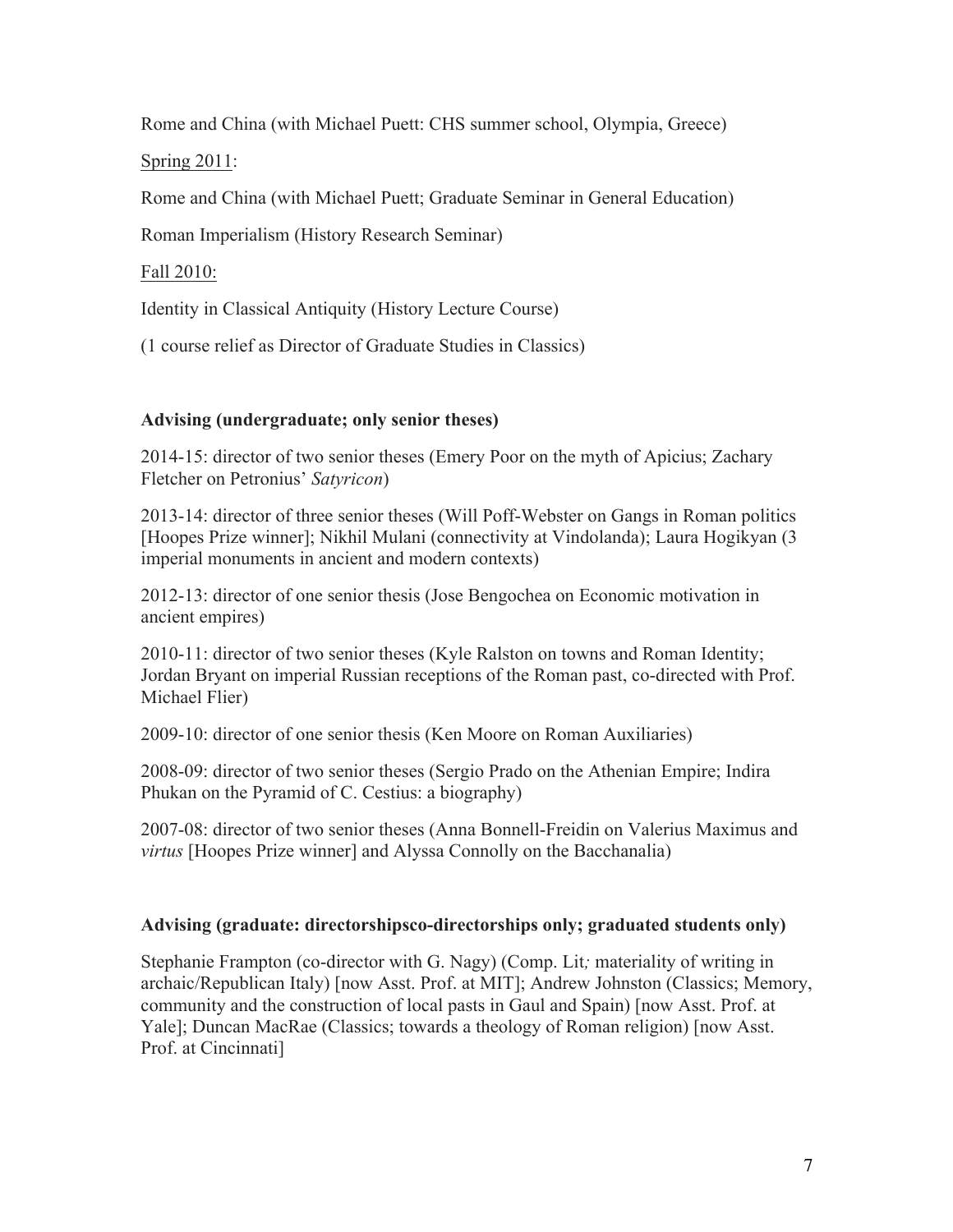## **Teaching Awards**

Everett Mendelosohn Award for Excellence in Mentoring Graduate Students, Harvard University, April 2015

Harvard College Professorship (recognizing 'outstanding contributions to undergraduate teaching, mentoring and advising'), Harvard University, 2010-2015.

Marquand Award for Excellent Advising and Counseling, Harvard University, October 2008.

# **Service (Harvard; select)**

Director of Graduate Studies, Department of the Classics (from July 1 2009-June 30 2011; July 1 2012-2015)

Faculty Council (August 2012-date); Vice-Chair, Docket Committee (2014-2015)

Faculty Committee on Diversity (Spring 2015-date)

Harvard Art Museums Directorship Search (Spring 2015-date)

VPTL Advisory Committee (Fall 2014-date)

Core Committee for GSAS programs in Social Sciences and Humanities (2014-15)

Advisory Board, Center for Hellenic Studies (2012-date)

Electronic Communications Policy Task Force (2013-14)

Harvard Humanities Project (2012-13)

General Education Standing Committee, FAS (2010-11; 2012-13)

Chair of search committee: Greek History, Dept. of the Classics (from 1 July 2010- February 1 2011)

Member of search committees: Harvard College Dean search (2013-14); Greek and Latin, Dept. of the Classics (2012-13); Byzantine language and literature (2012-); New Testament, Harvard Divinity School (Fall 2008); King Chair, Egyptology, FAS (Fall 2007-Jan. 2010); advisory sub-committee for Archaeology, Dept. of the Classics (Fall 2008-Spring 2010); Byzantine History, History Dept. (December 2009-2011)

Ethnic Studies committee, FAS (Spring 2009-Spring 2011)

Non-ladder faculty committee, FAS (Fall 2008-Spring 2009)

Provostial funding committee, Humanities (Fall 2007-2011)

Jackson Lectures Committee, the Classics (Spring 2007-2014)